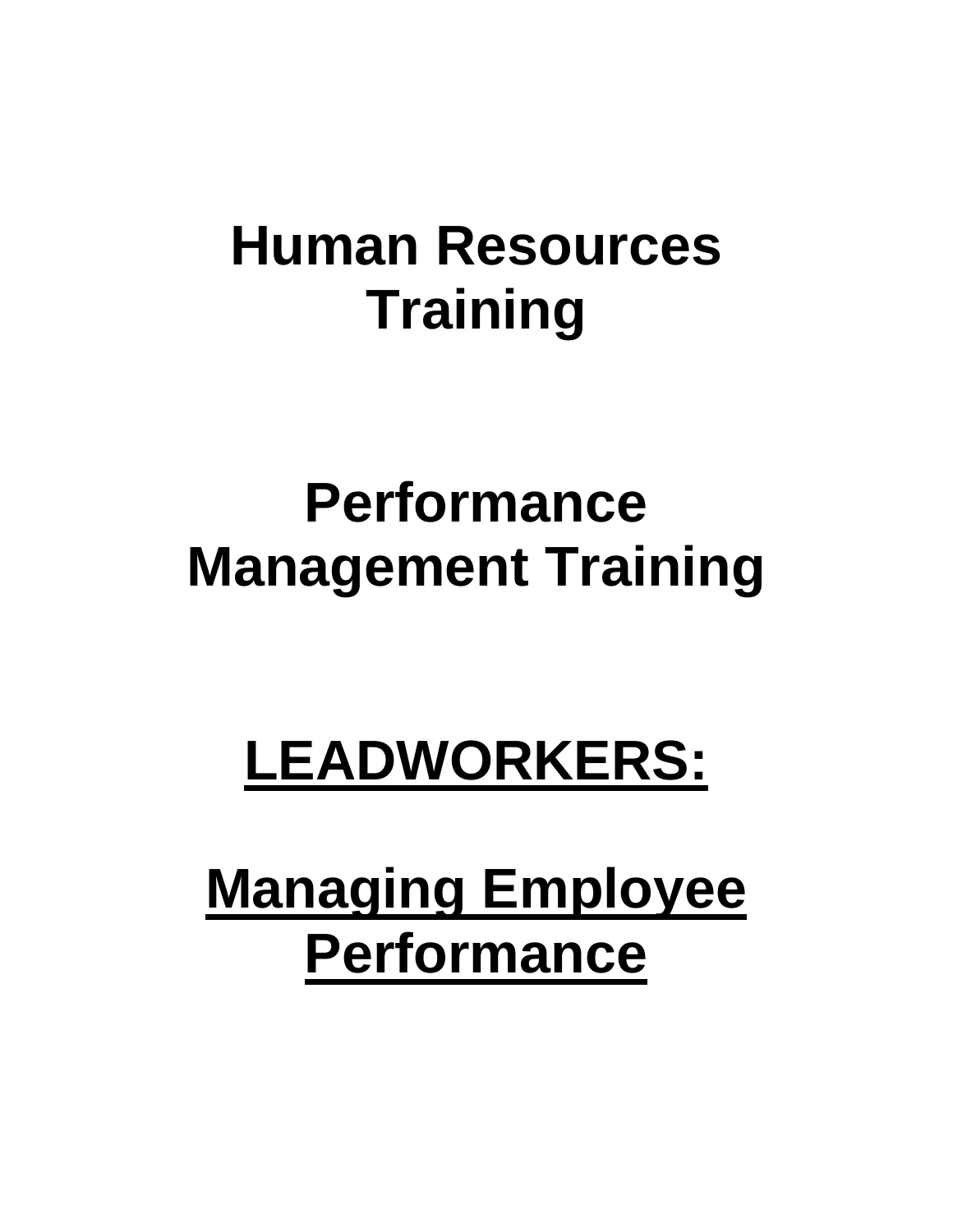# **Table of Contents**

| Learning Objectives and Leadworker Assignment Definition 1 |  |
|------------------------------------------------------------|--|
|                                                            |  |
|                                                            |  |
|                                                            |  |
|                                                            |  |
|                                                            |  |
|                                                            |  |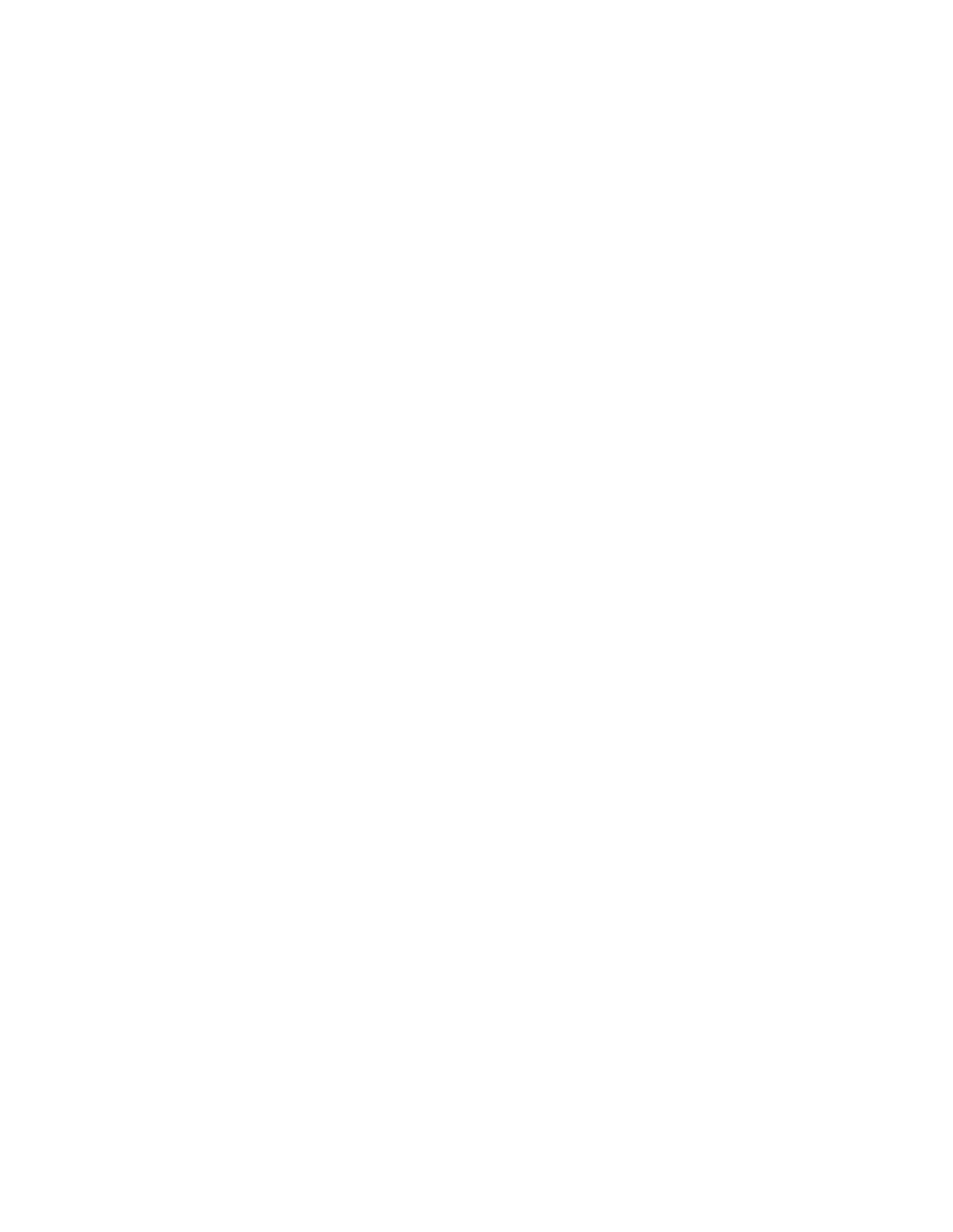## **Lead Workers Managing Employee Performance**

## <span id="page-3-0"></span>**Learning Objectives:**

The focus of this training module is to:

- Understand the definition and duties of a Lead Work Assignment.
- Understand the elements of a successful performance management system.
- Locate and utilize workplace and performance expectations and standards.
- Utilize the Reinforcing and Redirecting feedback model to provide coaching and counseling to employees.
- Be able to provide effective performance evaluation input.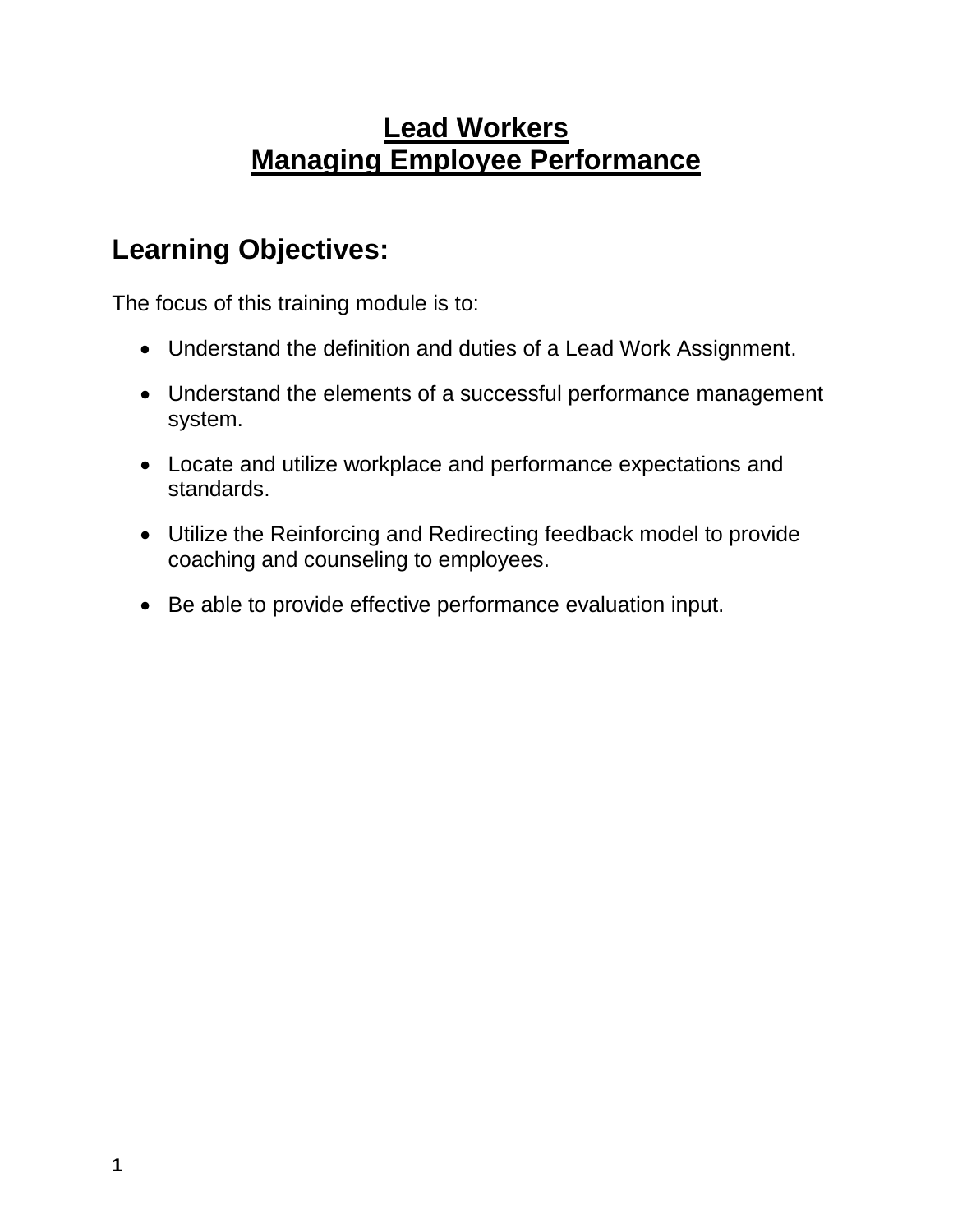## **Lead Worker Assignment – Definition**

The current **SEIU Contract** specifically defines a Leadworker Assignment. This language is laid out in Article 20, "Differential Pay".

Article 20, Section 5, "Lead Worker Differential" states:

"Lead work differential shall be defined as a differential for employees who have been formally assigned by their supervisor in writing, "lead work" duties over two (2) or more bargaining unit employees in an equivalent or lower salary range for ten (10) consecutive work days or longer."

Article 20, Section 5, further states the specific duties which are required to be performed by a represented employee who is given a Lead Worker assignment. These specific duties should be added to the employee's official position description:

"Lead work is where, on a recurring basis, the employee has been directed to perform substantially all of the following functions:

- 1. Orient new employee, if appropriate;
- 2. Assign and reassign tasks to accomplish prescribed work efficiently;
- 3. Give direction to workers concerning work procedures;
- 4. Transmit established standards of performance to workers;
- 5. Review work of employees for conformance of standards; and
- 6. Provide informal assessment of workers' performance to the supervisor."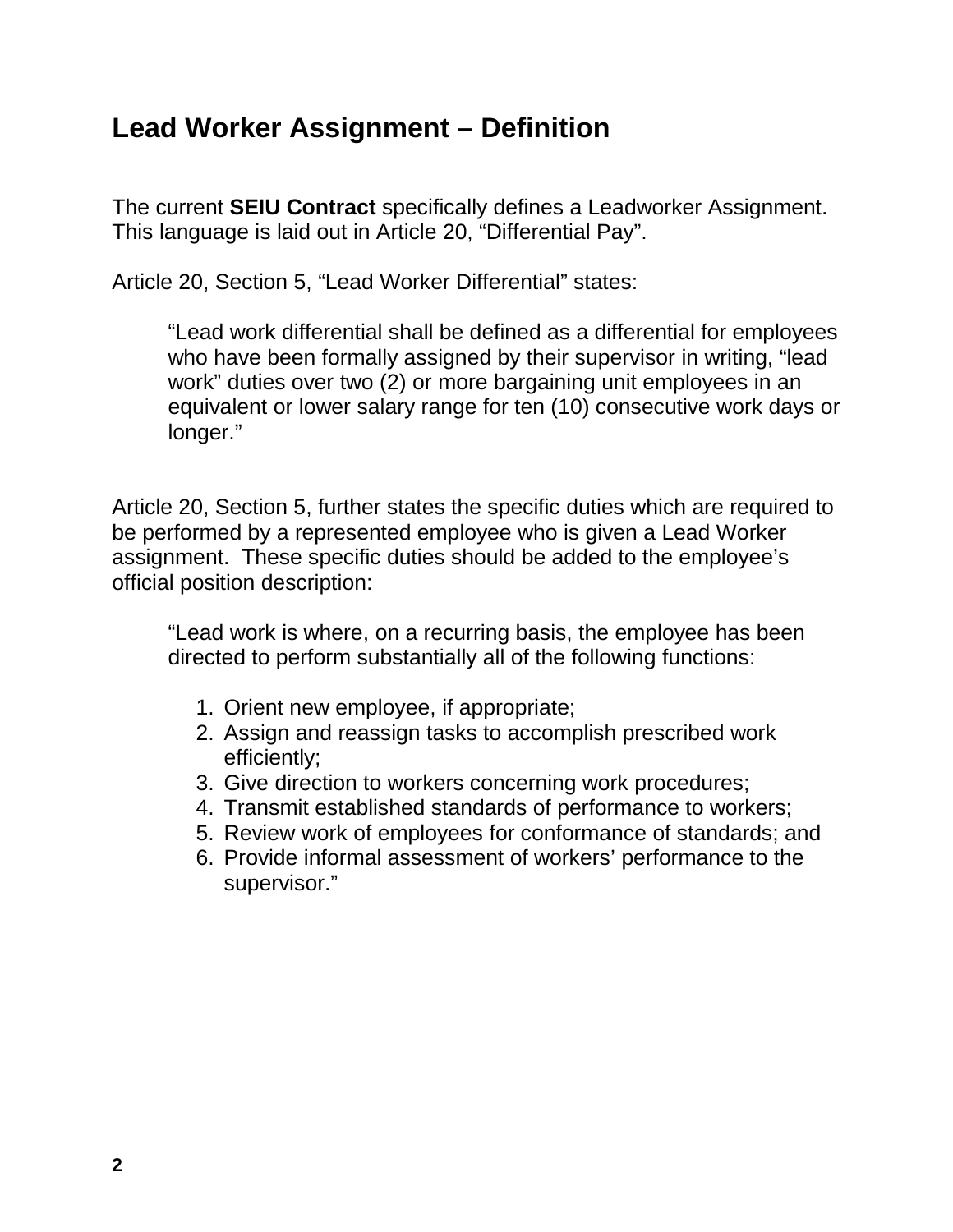## **Managing Employee Performance**

The following diagram shows the cyclical nature of managing employee performance and various elements of the Performance Management Cycle:

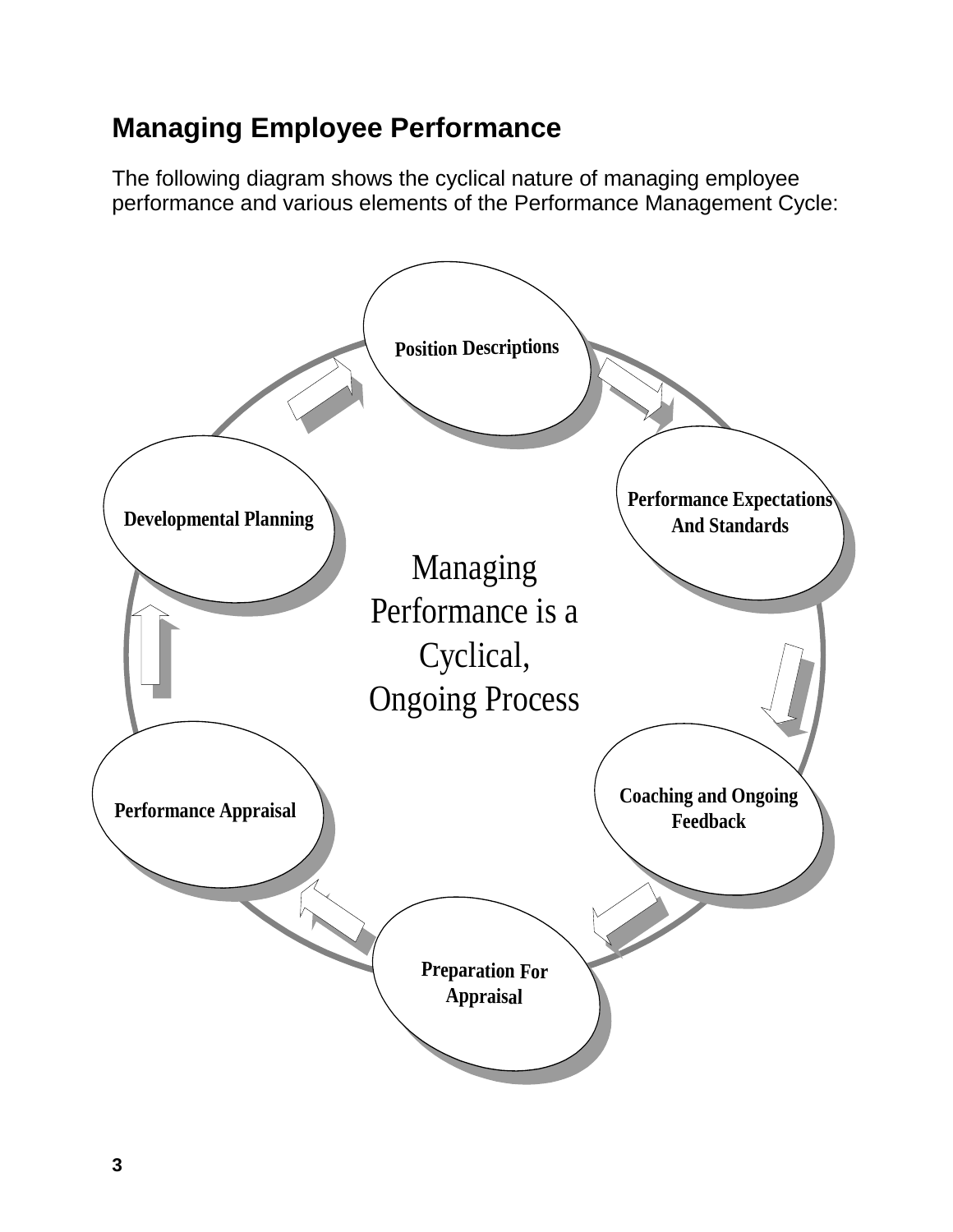## <span id="page-6-0"></span>**Expectations of You as a Leader**

- $\hat{x}$  Ask for performance. You can not assume that employees know or should know what you expect.
- $\mathcal{R}$  Clearly articulate workplace and performance expectations.
- $\mathbf{\hat{x}}$  Acknowledge good performance by reinforcing "good" behaviors/actions.
- $\mathbf{\hat{x}}$  Model the behaviors and actions you expect of others. (Walk the Talk)
- $\mathbf{\hat{x}}$  Refuse to accept poor performance by redirecting "unacceptable" behaviors/actions.
- $\mathcal{R}$  Prepare for and deliver annual performance appraisals. (No Surprises)
- $\mathcal{A}$  Assist your staff in identifying job development and career development goals.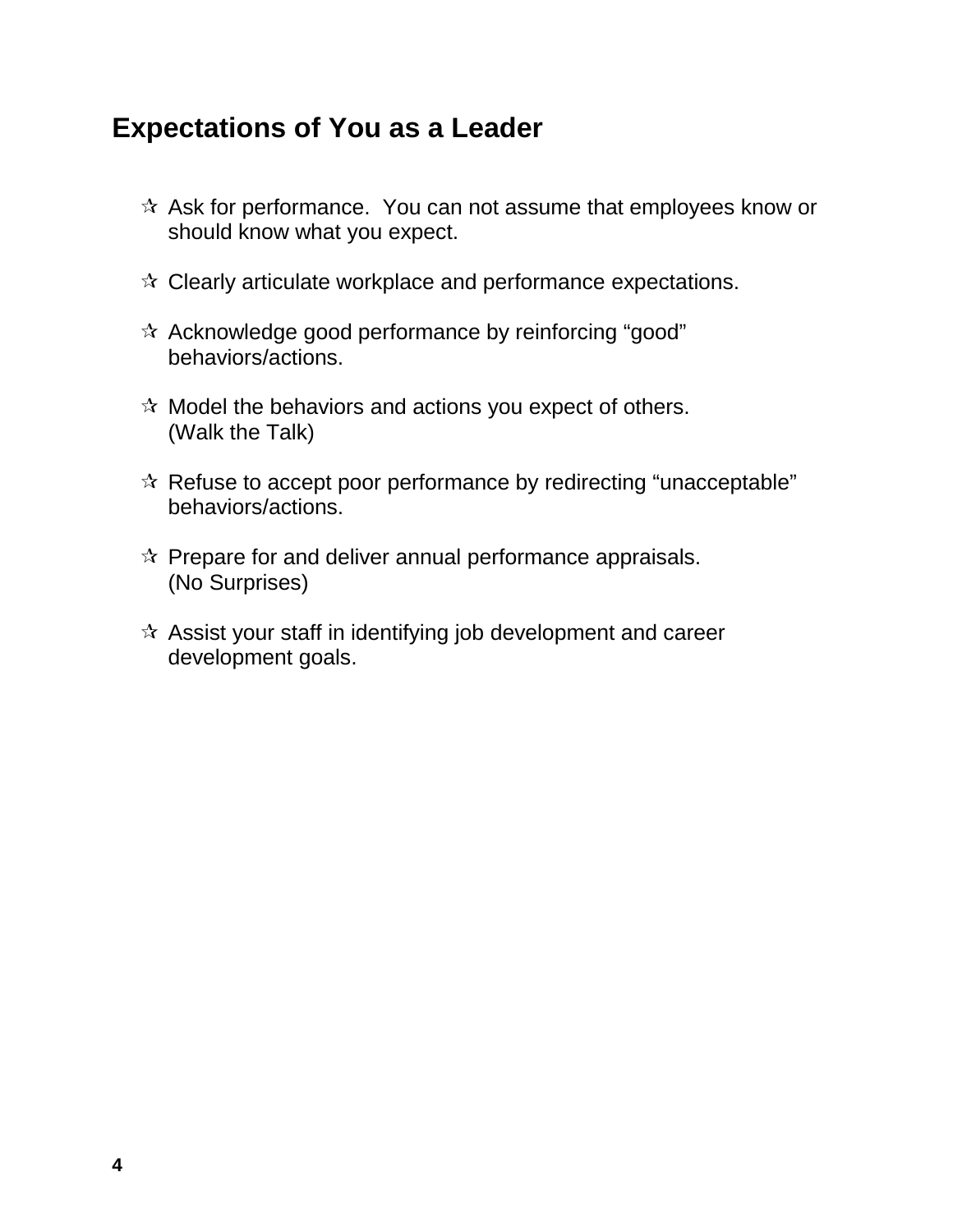## <span id="page-7-0"></span>**Communicating Expectations**



Leaders drive performance and accountability by helping people understand what is expected of them and gaining their commitment to achieving it. When leaders effectively set expectations, people feel more motivated to perform well because they see how their efforts make a difference.

Enhanced employee productivity is closely related to an employee's understanding of what's expected of them. Without clear expectations employees can easily lose focus which makes it more difficult to deal with work progress and results.

Lack of expectations can also create unnecessary surprises and misunderstandings during the annual performance appraisal.

There are two types of expectations that need to be identified and communicated with employees:

- **Workplace Expectations,** and
- **Performance Expectations**.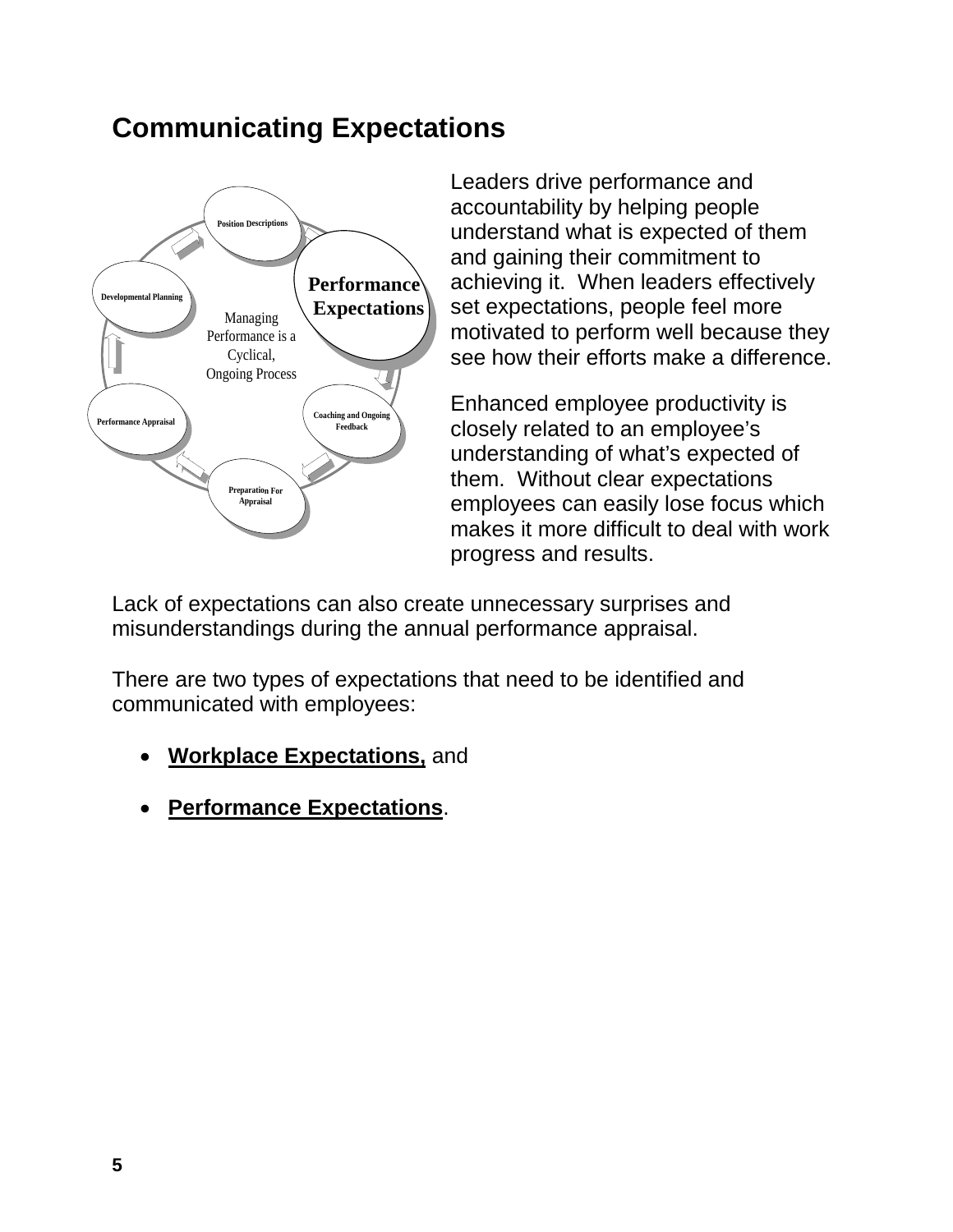## **Workplace Expectations**

#### <span id="page-8-0"></span>*Workplace Expectations are:*

- 1. Shared with all employees;
- 2. Typically are captured and distributed in writing; and
- 3. Are directed towards behavior and conduct in the workplace.

#### *Workplace Expectations are found in the following locations:*

- 1. Western Oregon University Mission and Values
- 2. Western Oregon University policies and procedures
- 3. Oregon University System policies and procedures
- 4. Unit Guidelines and Desk Manuals
- 5. Employee Handbook
- 6. Position Descriptions
- 7. Current Union Contract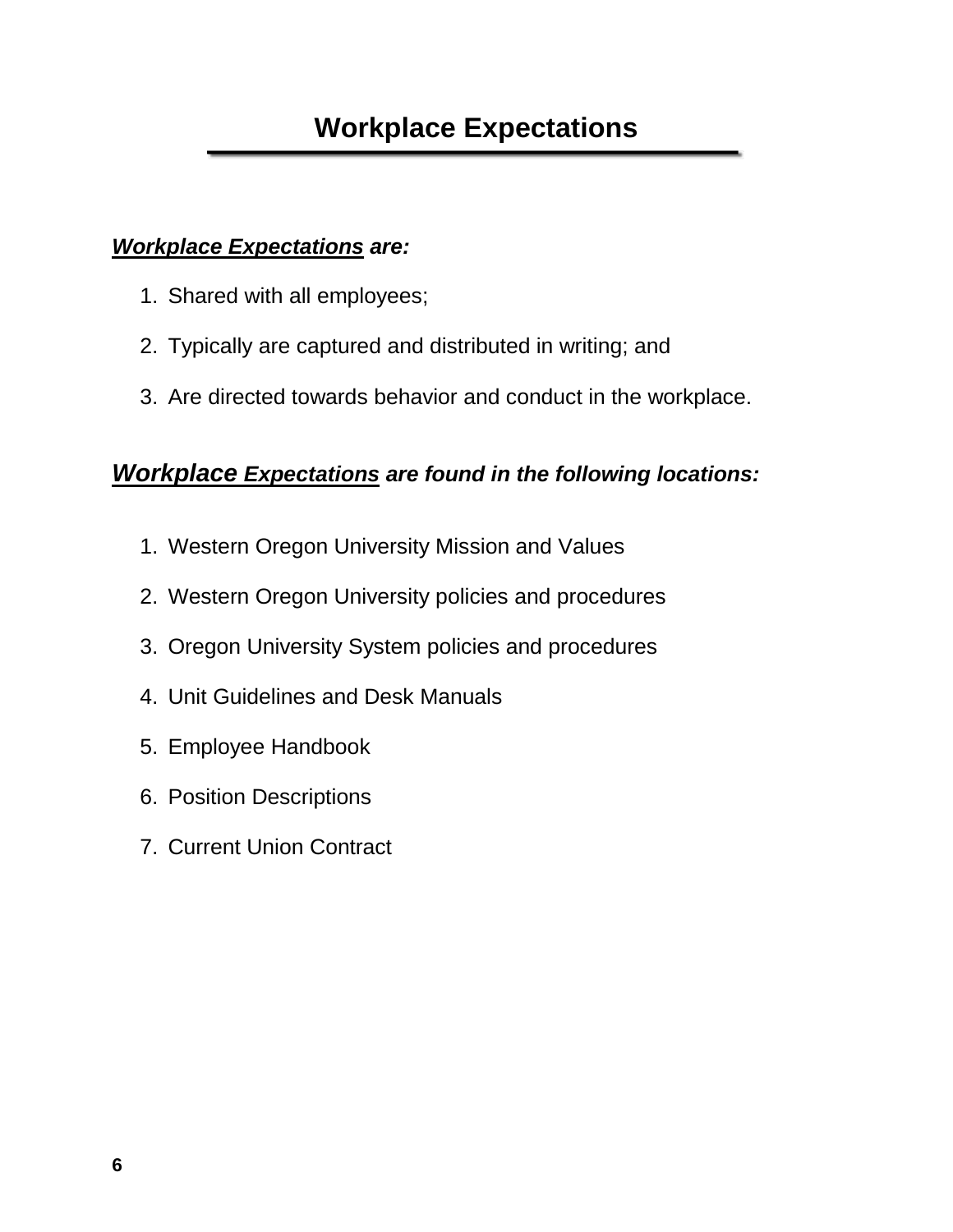#### **Frequently asked questions**

1. Should I ask staff for their input when going over workplace expectations?

*Asking for staff input regarding your Workplace Expectations gives you an opportunity to see if the expectations are reasonable and flush out any potential snags that may present themselves.* 

2. What if I don't have/haven't shared workplace expectations with my coworkers?

*It's never too late. Write your expectations, put some context around them and share them at your next staff meeting.* 

3. What types of things are included in workplace expectations?

*University values can serve as a guideline when going over your expectations and ask yourself what each of those look like in practice. How do you expect your co-workers to demonstrate the University's values to you as their Leadworker?* 

4. Should I share expectations verbally or in writing?

*It's always a good idea to ensure your co-workers have a written copy of the expectations so they can refer back to them during the course of their daily work. It is equally important to share those expectations and information in person so you can ensure everyone heard and understood the expectation. (You might also consider saving the expectations on your shared drive or web page so all staff can access them).*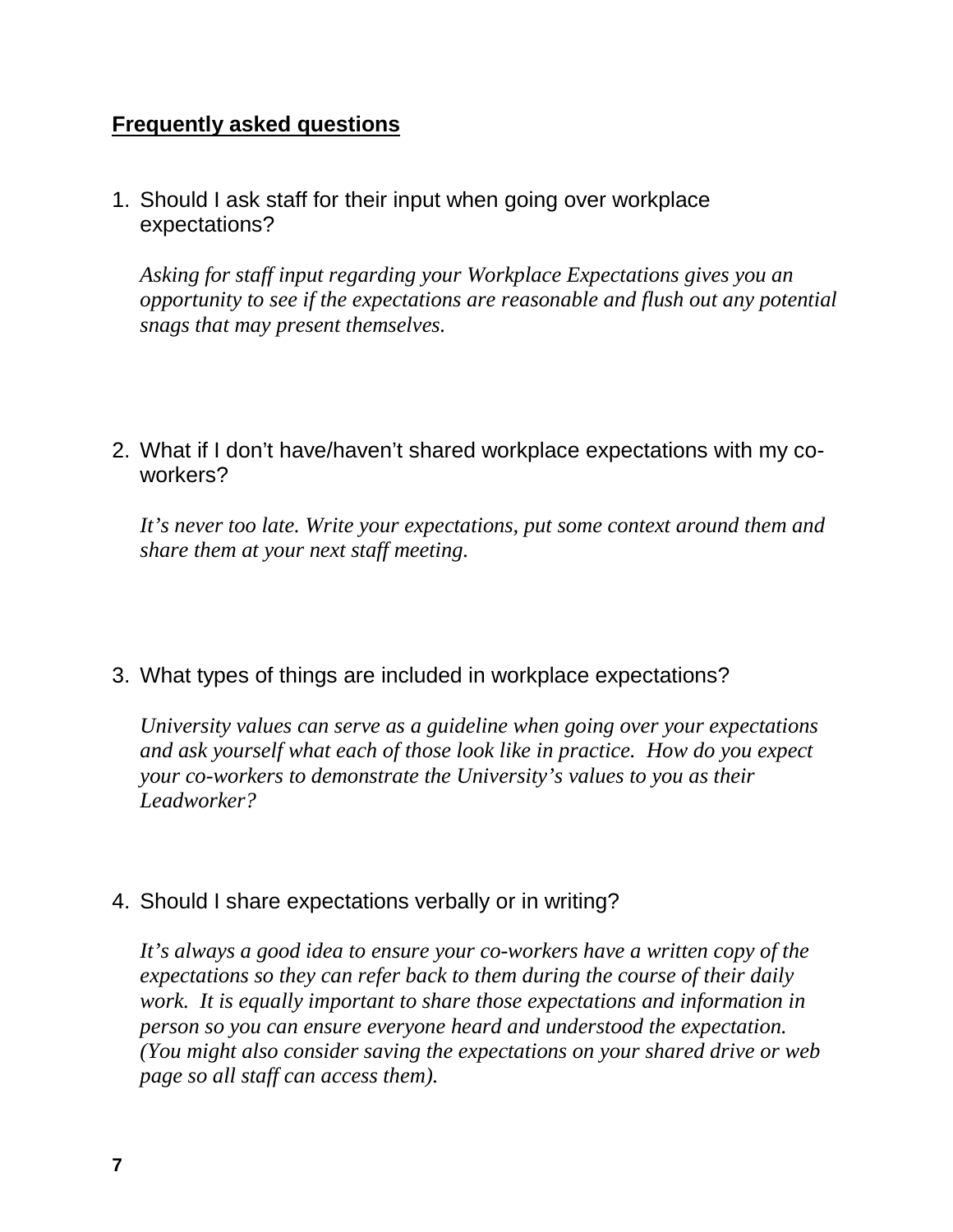#### **Tips to Consider**

- 1. Actively listen this will help to hear when the expectations may be misunderstood, not being followed, being followed, need to be recommunicated or need to be revisited.
- 2. Lead by example when the management team follows the expectations, staff will more than likely do the same.
- 3. Recognize staff for meeting or exceeding the expectations.
- 4. Hold staff accountable if staff aren't held accountable to meet the expectation…then it is not an expectation.
- 5. Regularly communicate the expectations use day to day interactions with staff to refocus on the expectations.
- 6. Carefully choose the method of communicating expectations. (Email, voice mail, letter, staff meeting, one on one, stand-up meeting, etc…). Cover the expectations in person and use e-mail only as a follow-up to put what was discussed in writing.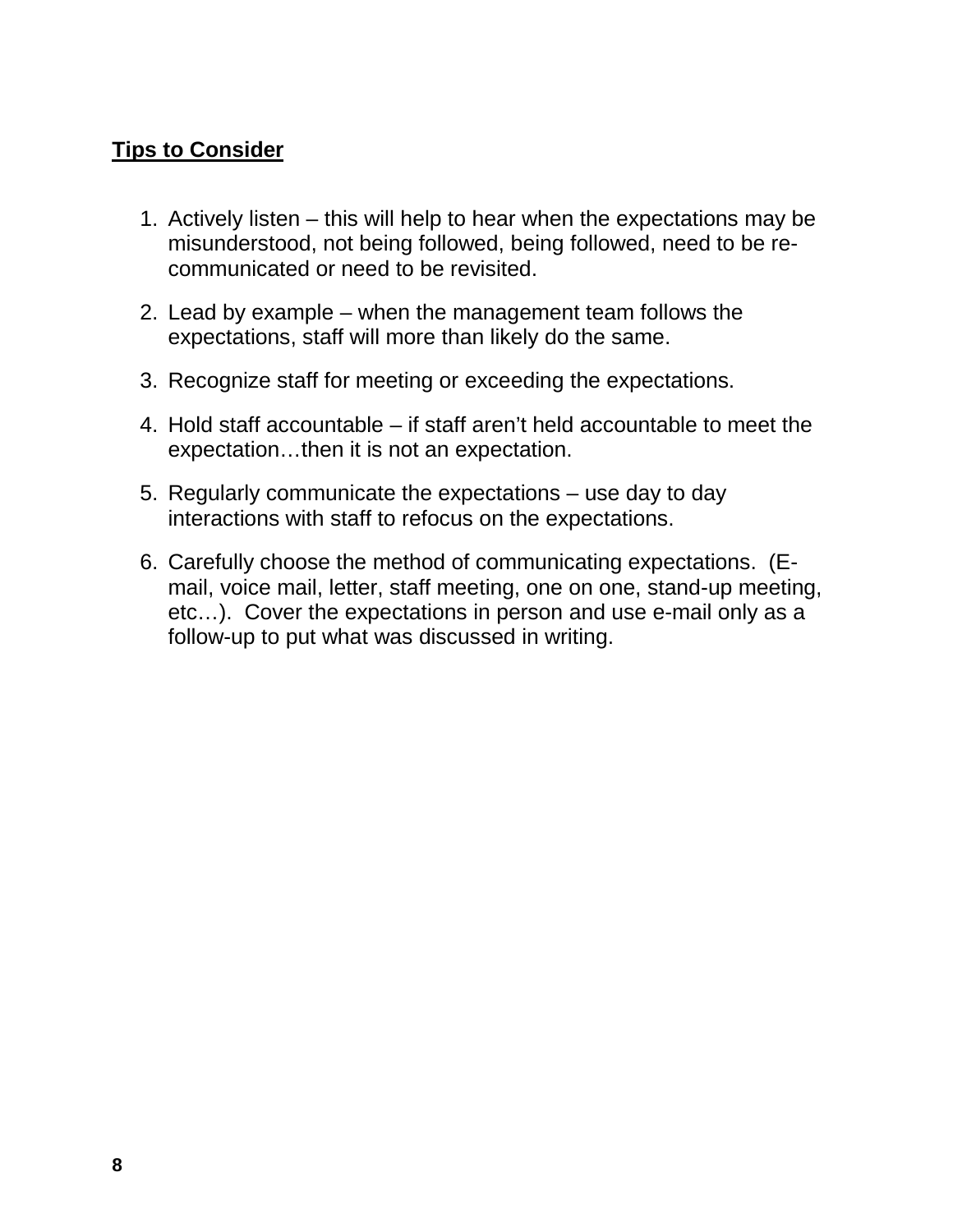## **Performance Expectations**

<span id="page-11-0"></span>*Performance Expectations* are:

- a shared understanding of performance standards,
- the basis for evaluating employee performance,
- based on current workload, and
- are written specifically for the job based on the current duties in the position description.

A shared understanding about what supervisors expect from employees is essential for employee success and for good leadworker-employee relations.

**Without** clear expectations, employees:

- can waste effort doing work that has to be done over,
- waste time doing unneeded work, and
- worry about not knowing if they are doing the right things.

**With** clear expectations, on the other hand, employees:

- understand why they are doing their work,
- understand what exactly they should be doing, and
- understand the relative importance of different parts of their jobs.

*When performance is measured, performance improves.*

 *~ Thomas S Monson*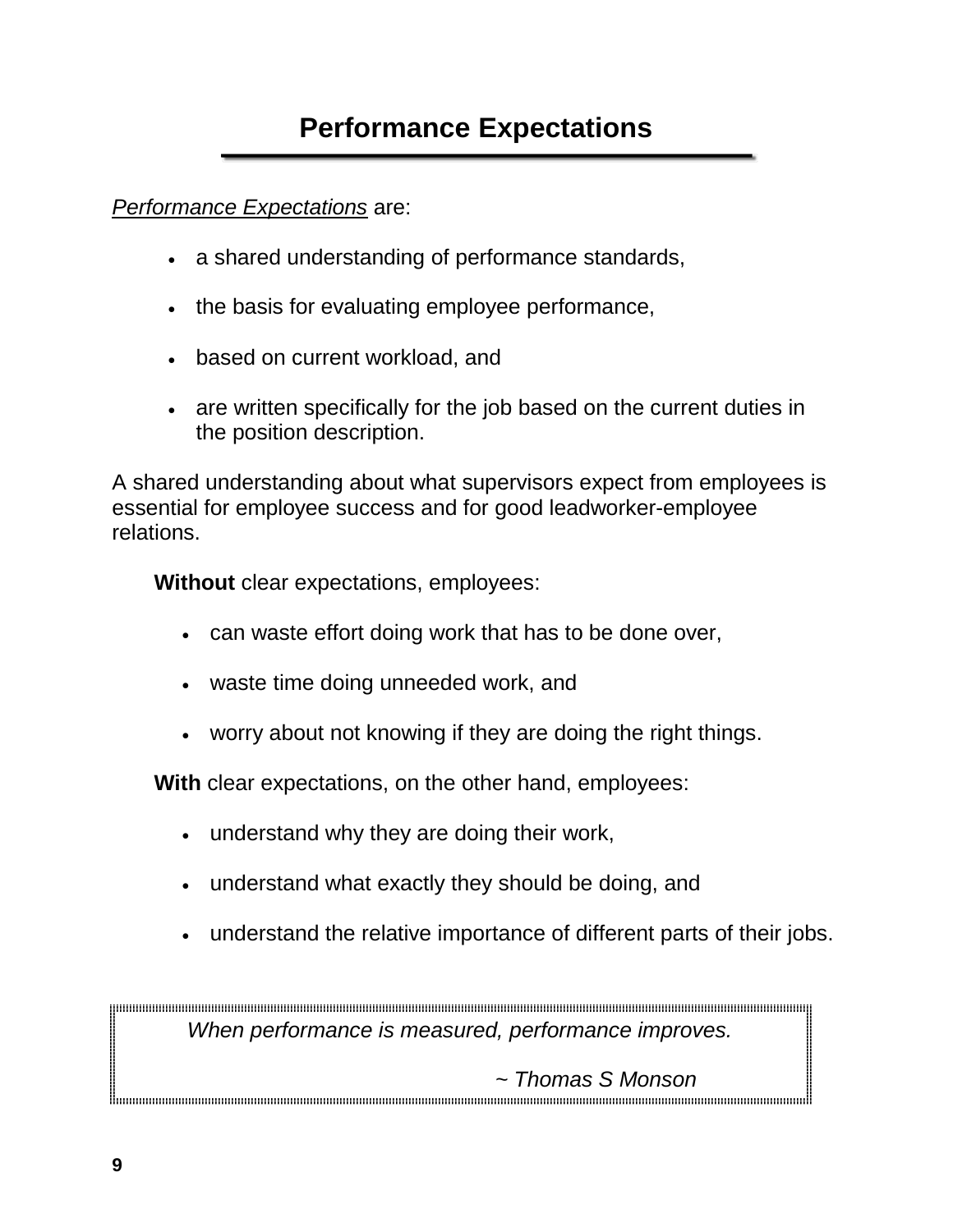#### **Written Performance Expectations**

#### **Considerations to keep in mind:**

- 1. Written performance expectations establish standards.
- 2. Written performance expectations let you compare the employee's performance with mutually understood expectations
- 3. Written performance expectations establish a baseline for measuring performance to provide data for specific feedback that describes the gap between expected and actual performance.
- 4. Written performance expectations minimize ambiguity in providing feedback.
- 5. Performance expectations exist whether or not they are discussed or put in writing. When you observe an employee's performance, you usually make a judgment about whether that performance is acceptable. How do you decide what's acceptable and what's unacceptable performance?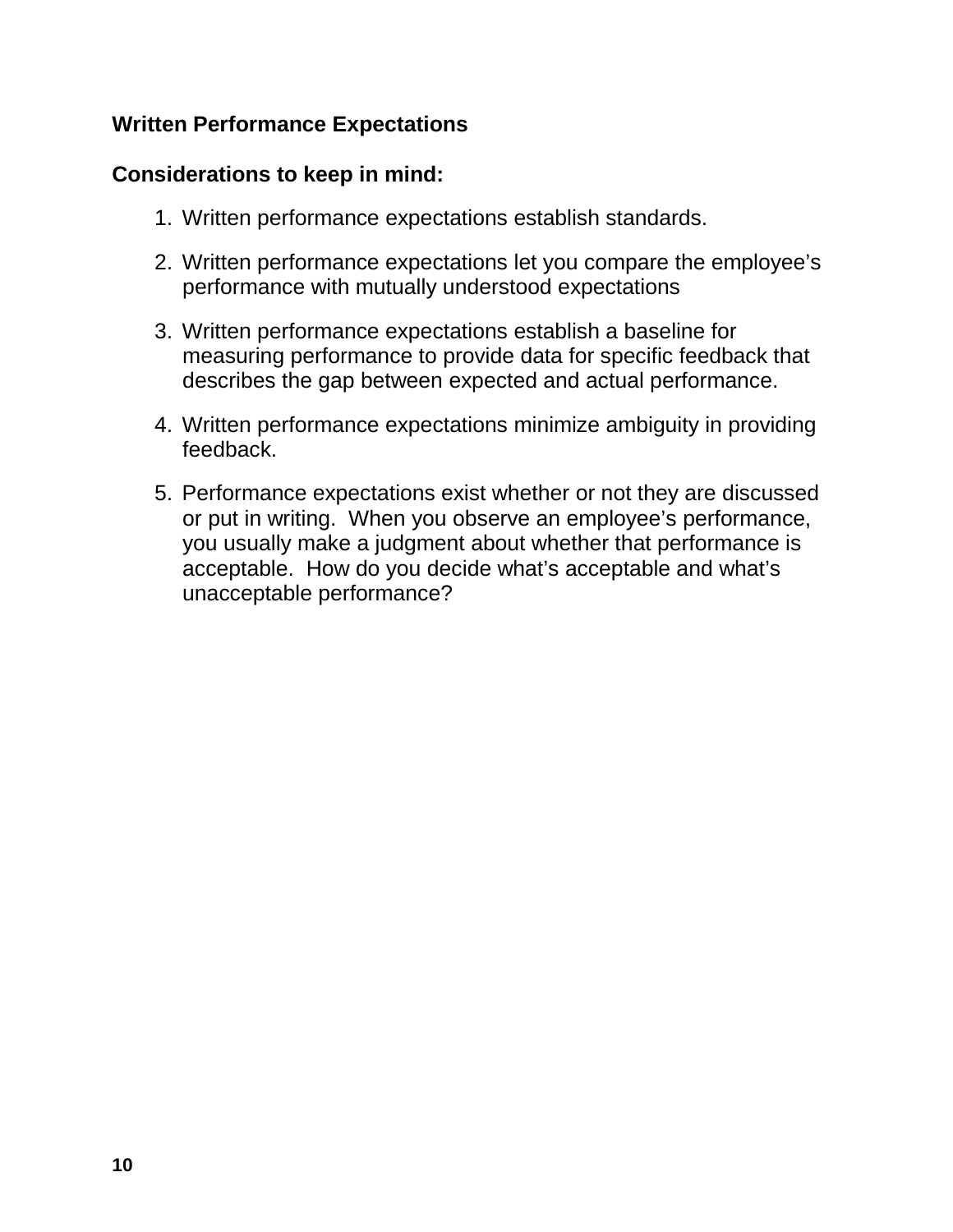## <span id="page-13-0"></span>**Coaching and Feedback**

*"When performance is measured, performance improves. When performance is measured and reported back, the rate of improvement accelerates."*

– Thomas S. Monson



Coaching and feedback provides the employee with guidance on projects or tasks, which can be strongly motivating. Coaching refers to the continuous or frequent administration of feedback in a way that optimizes employee performance. Coaching by Leadworkers is investing in the ongoing development of your co-workers.

According to the United States Office of Performance Management, "Coaching deals with raising the performance bar – it is taskcentered, linking individual effectiveness to organizational performance".

Feedback is defined as information we provide to employees about their job performance and their work-related behavior in order to help them meet individual, group and organizational expectations and goals. Feedback can reflect positive performance, competent performance, or needs improvement performance. In any of these cases, **feedback must:**

- Focus on facts, not attitude
- Be detailed
- Be accurate
- Be future oriented
- Be supportive
- Be timely
- Be continual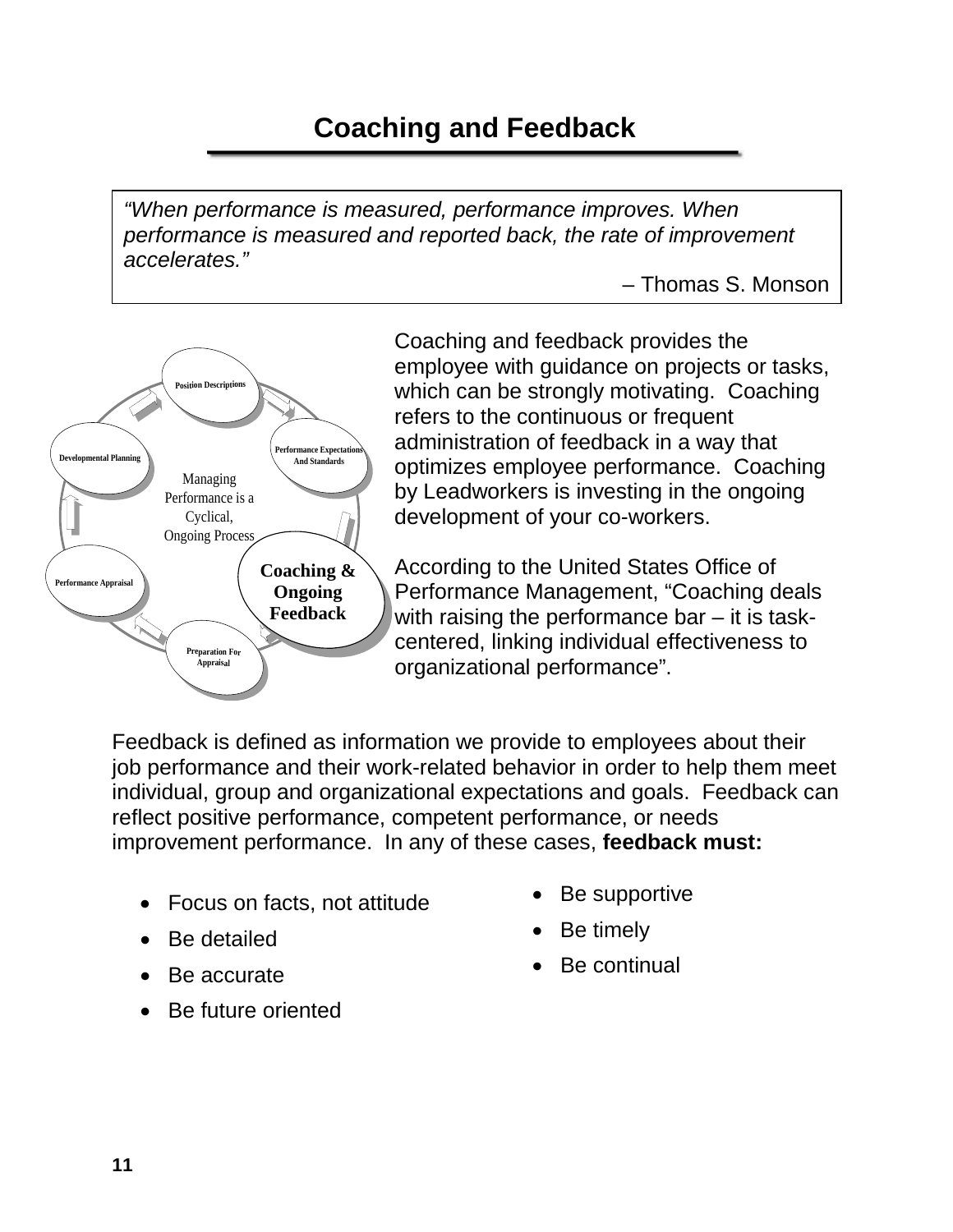## *Coaching and Feedback have many important applications and functions:*

#### *- To improve performance*

• Look for patterns in the employee's behavior. If you see a performance problem or a potential performance problem, determine if the employee understands what is expected, what obstacles might be preventing good performance, and whether there is a lack of skills, training, or motivation.

#### *- To maintain standard performance*

- Give praise to keep performance on track.
- If the person wants to expand skills, allow for appropriate training.

#### *- To encourage employees to exceed performance standards*

- Praise to keep performance on track.
- Provide training to expand skills.
- Mentor for increased responsibility.
- Assign special projects, when possible.

#### *- To assist employees in developing new skills*

- Provide training.
- Give feedback to reinforce learning.

## *There are two types of feedback: Reinforcing and Redirecting.*

- 1. **Reinforcing feedback** identifies job-related behaviors that contribute to individual, group and organizational goals and encourages the employee to repeat and develop them. In other words, use reinforcing feedback to tell employees what they are doing right.
- *2.* **Redirecting feedback** identifies job-related behaviors that contribute to individual, group and organizational goals and helps the employee to develop alternative strategies. In other words, use redirecting feedback to highlight a gap between expected performance and actual performance.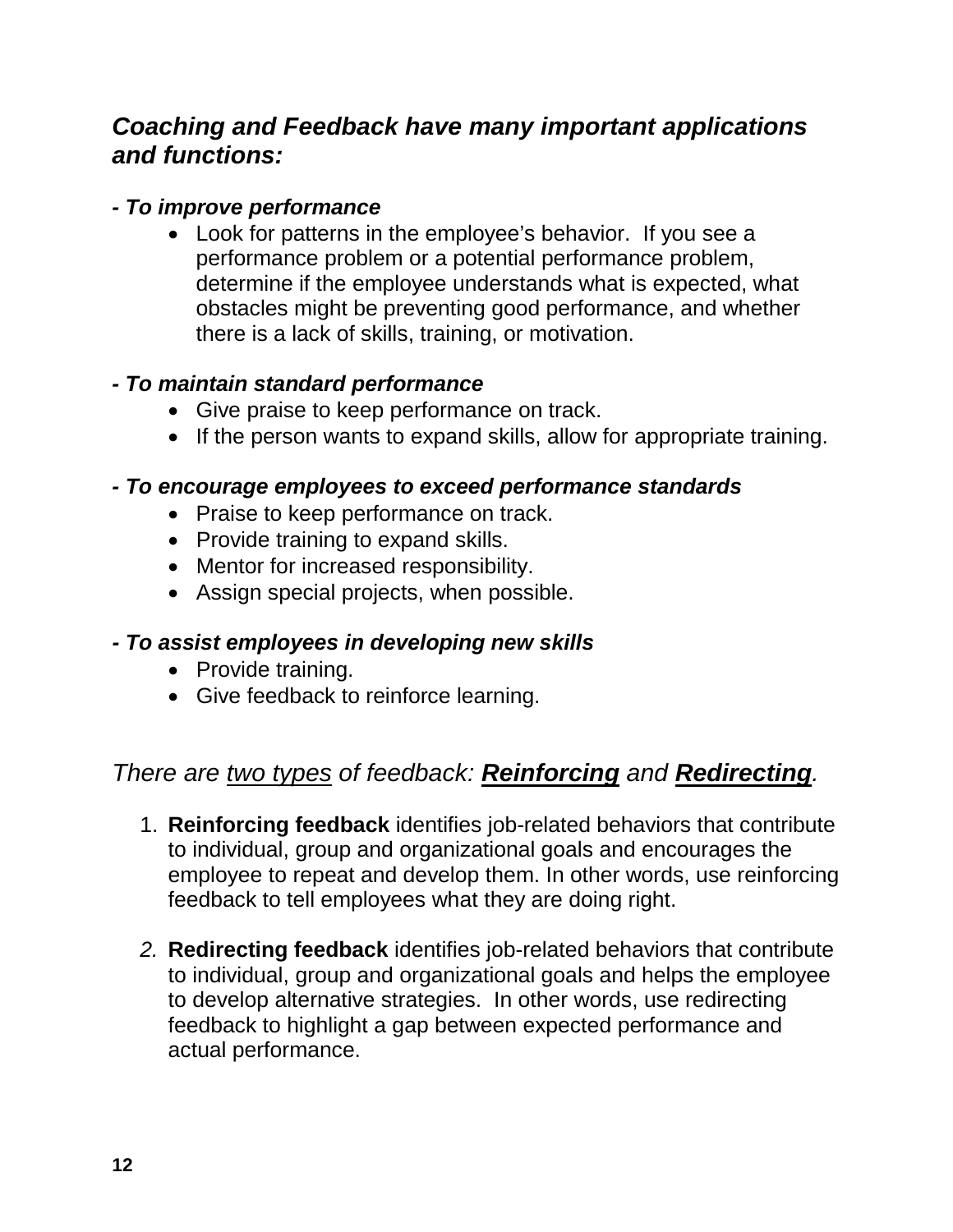### **The** *Reinforcing Feedback Conversation (Four Steps)*

#### 1. **Intention**

Be clear with yourself so you can be clear with your employee. The purpose of the reinforcing conversation is to acknowledge behavior you want to see continued.

#### 2. **Description**

Describe specifically the actions or communication you are reinforcing. If the behavior can be seen or heard, it can be repeated:

Do Not Generalize: e.g. "…doing a good job."

Be Specific: e.g. "…meeting the deadline, catching the miscalculation, acknowledging others."

#### 3. **Effect of Behavior**

Tell the employee how their behavior contributes positively to the work or workplace. For example, "Your calm reply reduced the chance of conflict."

#### 4. **Appreciation**

Tell the employee you appreciate the behavior and its positive impact. Thank them, if this feels appropriate or fits your style.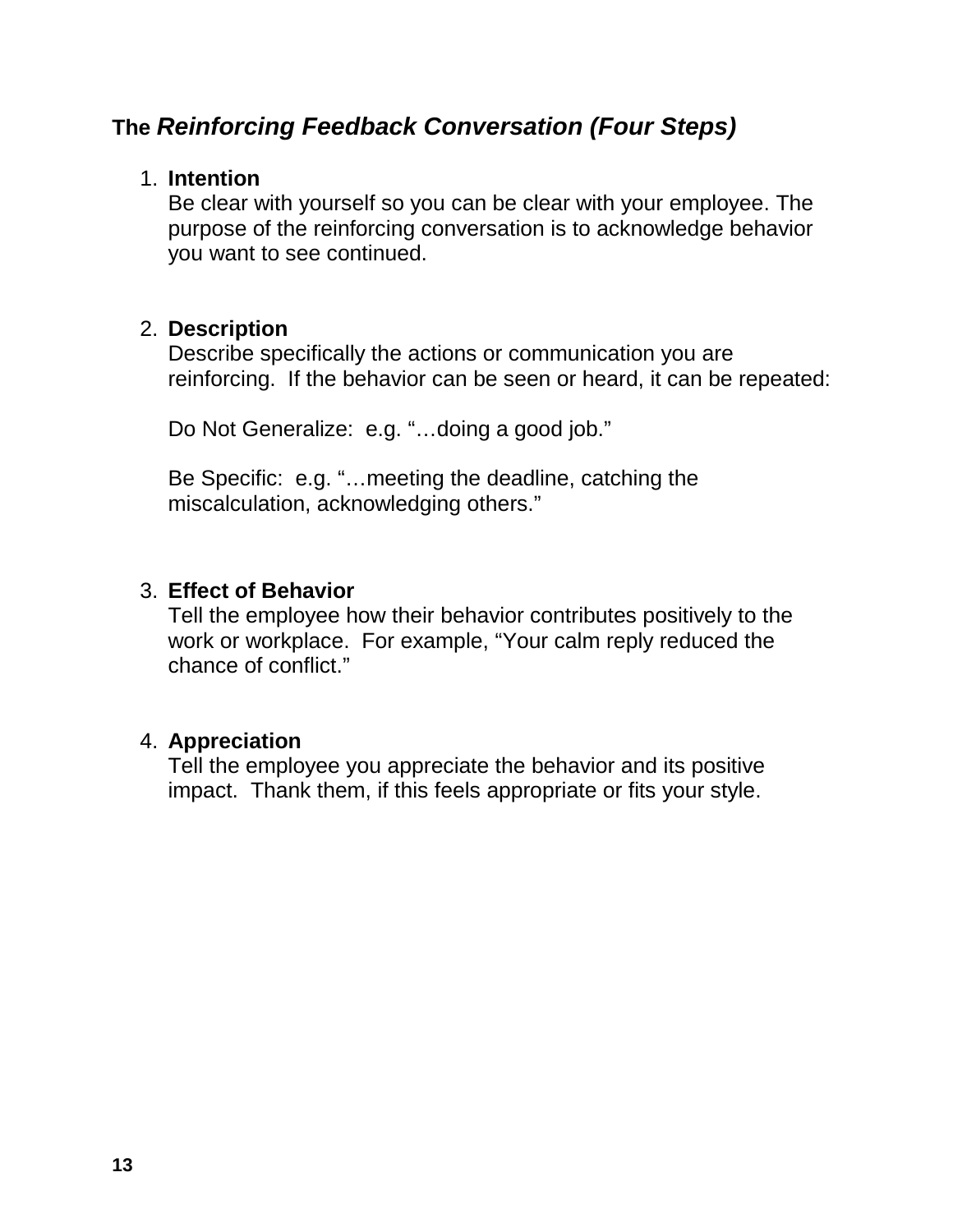## **The** *Redirecting Feedback Conversation (Seven Steps)*

#### 1. **Intention**

Be clear with yourself so you can be clear with your employee. The purpose of the conversation is to redirect behavior you want to see changed.

### 2. **Description**

Describe the actions or communication you are redirecting. If the behavior can be seen or heard, it can be altered.

Do Not Be Vague or Generalize – e.g. "Mouthing off to a co-worker," or "not giving good service."

Be Specific – e.g. "Using profanity, using a loud voice", or "repeatedly interrupting the student when they are attempting to give you information."

#### 3. **Effect of Behavior**

Tell the employee how their behavior negatively affects the work or workplace. For example, "The workplace expectation is to communicate in a positive manner with our customers – internal and external customers. When I hear you tell your co-worker his idea is ridiculous, it seems time to remind you of our workplace expectation."

It's at this point that you might run into one of the **3 R's**:

**Reluctance** Resentment Resistance

To address any of the **3 R's** you can use the "**Big Picture"** questions to help your feedback conversations flow better in the future. The "First Big Picture" question meets the **3 R** objections and the "Second Big Picture" question overcomes them.

First: "Was there something that prevented you from or caused you to \_\_\_\_\_\_\_\_\_\_\_\_\_\_?"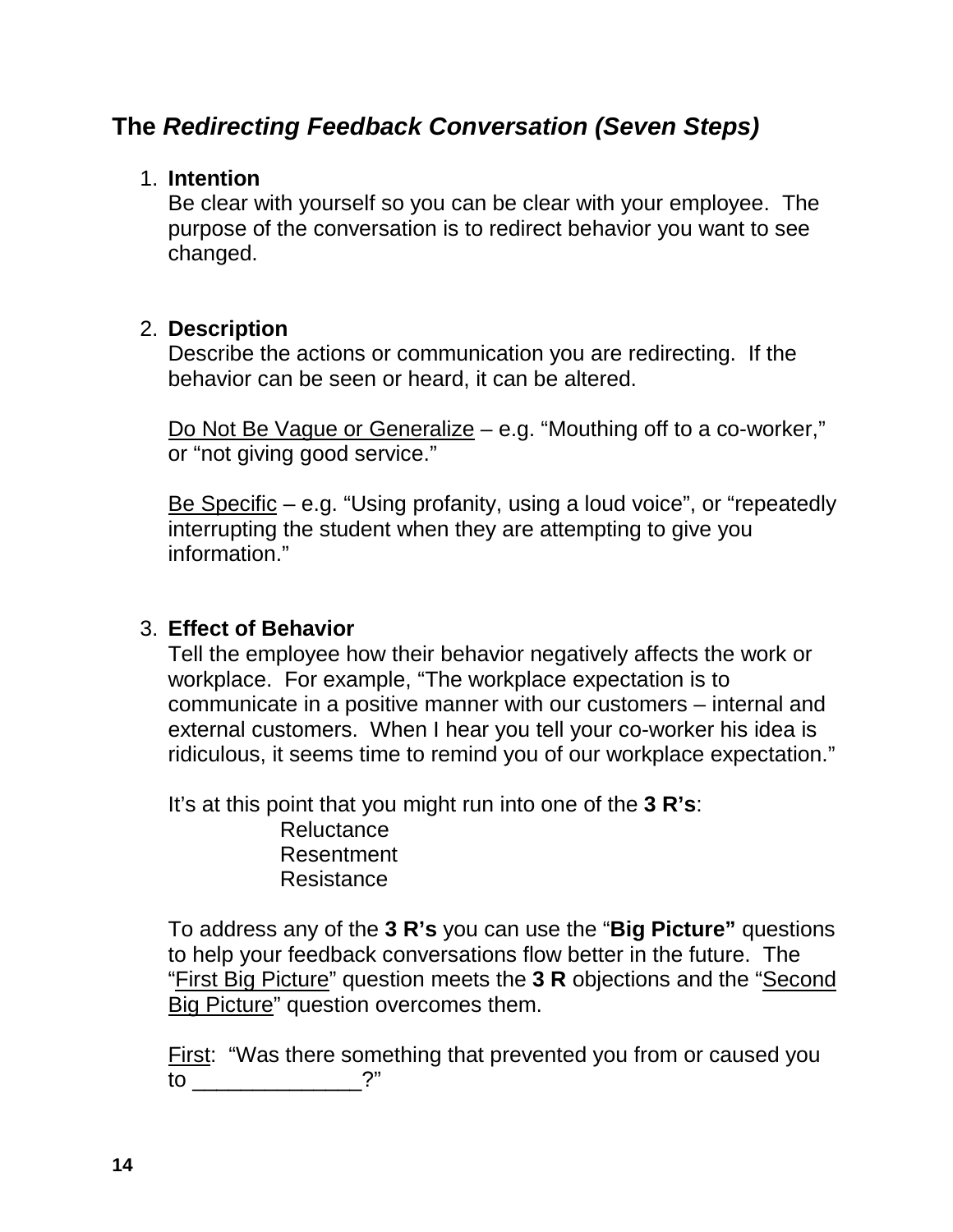Second: "Is there anything that is going to get in your way of being able to accomplish \_\_\_\_\_\_\_\_?"

#### 4. **Ask the "Big Picture" Question**

"Was there something that prevented you from/caused you to \_\_\_\_?"

Listening carefully to the response will give you details on the circumstances.

#### 5. **Expectation**

Tell the employee specifically what you want to hear or see them do in the future. For example, "From now on, when you have a disagreement with a co-worker, I expect you to find a place to discuss it calmly without raised voices, so that the public and other workers are not affected by the discussion."

#### 6. **Ask the "Second Big Picture" Question**

"Is there anything that is going to get in your way of being able to make this happen?"

This question can give you information on the employee's point of view and ways you can help assure their success in redirecting the behavior.

#### 7. **Appreciation**

Tell the employee you appreciate their listening to you and look forward to seeing the new behavior and its positive impact. Thank them for their time.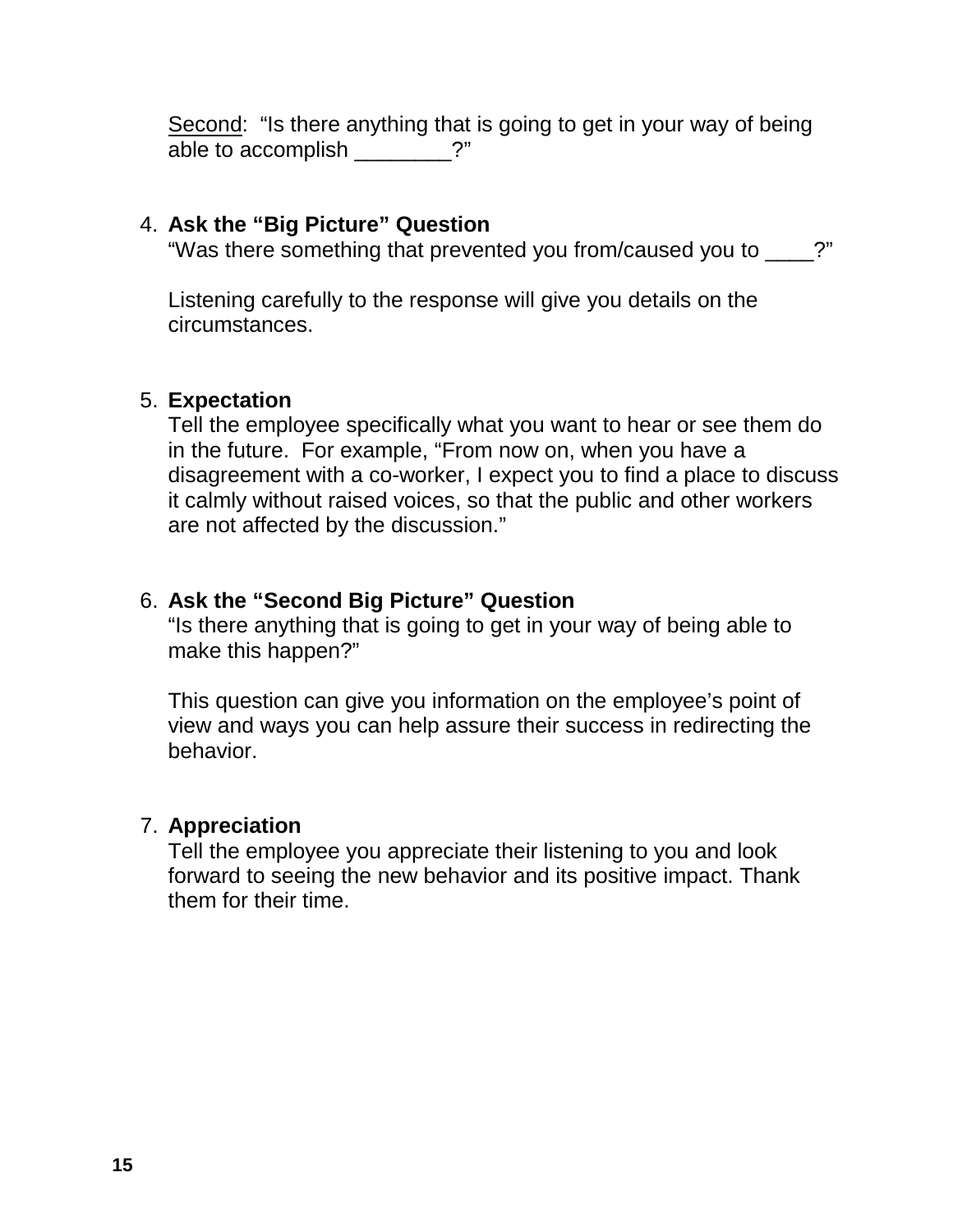## **Feedback Tips**

At times leadworkers will encounter the 3 R's from their co-workers:

- 1. Reluctance
- 2. Resentment
- 3. Resistance
- *People who are unmotivated to listen:*

Respond by 'contracting' on how to engage in feedback. Two-way agreement involves both parties.

• *People who are uncommitted to action:*

Respond by linking the feedback to the goals of the organization.

• *People who are angry or upset:* 

Respond by showing empathy; acknowledge the emotion; give permission; give space and time; proceed gradually; partial acknowledgement, if appropriate.

• *People who disagree with you:* 

Respond by giving facts, examples and evidence. Explain the consequences if they disagree there is a problem.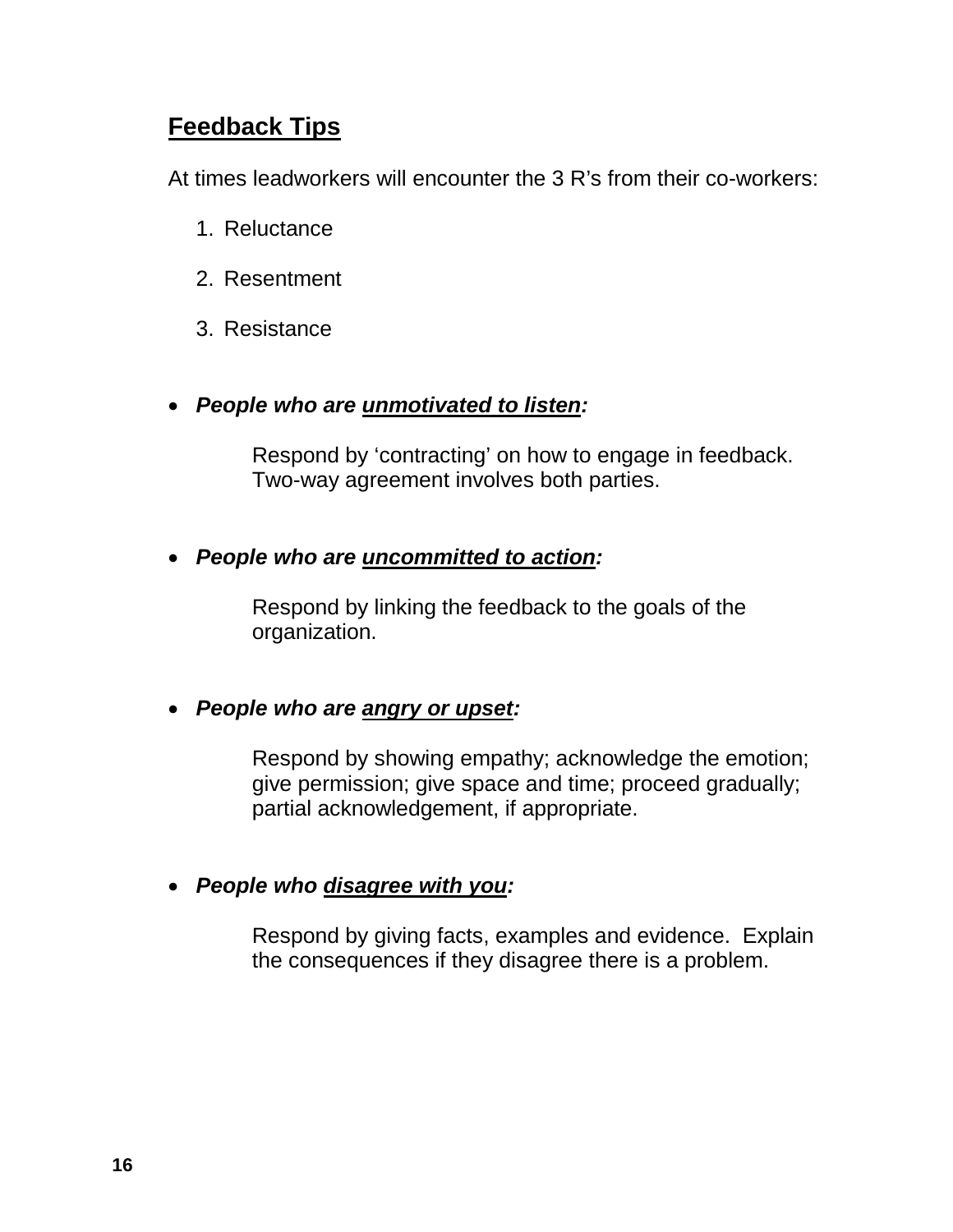# **Providing Performance Input**

<span id="page-19-0"></span>

Performance evaluations are a vital part of giving feedback to the employee. Supervisors who capture employee performance in written form help employees to see where they are doing well and where they can improve.

Denying or delaying this form of feedback can be detrimental on many levels to an employee. Supervisors may lose an employee who is excelling and not receiving this feedback as they may grow frustrated and leave to seek other employment. For an employee having performance problems, this is another way to communicate and document the need for improvement.

Leadworker input is critical to the performance evaluation process. Leadworkers often see more of an employee's daily performance than a supervisor might see. So a leadworker's input to their supervisor regarding an employee's job performance enables the supervisor to include specific examples of an employee's performance to make their written performance evaluation more meaningful to the employee. The performance evaluation should be an opportunity for learning and growth, and leadworker input can help make this opportunity more concrete. Leadworker input for employee performance evaluations will help make that evaluation more honest, fair, respectful, and should help more accurately summarize an employee's performance during the specific review period.

Leadworker input in evaluating employee job performance helps to:

- Reaffirm and reinforce the value of the work performed.
- Provide specific record to accurately reflect job performance.
- Support training and coaching needs.